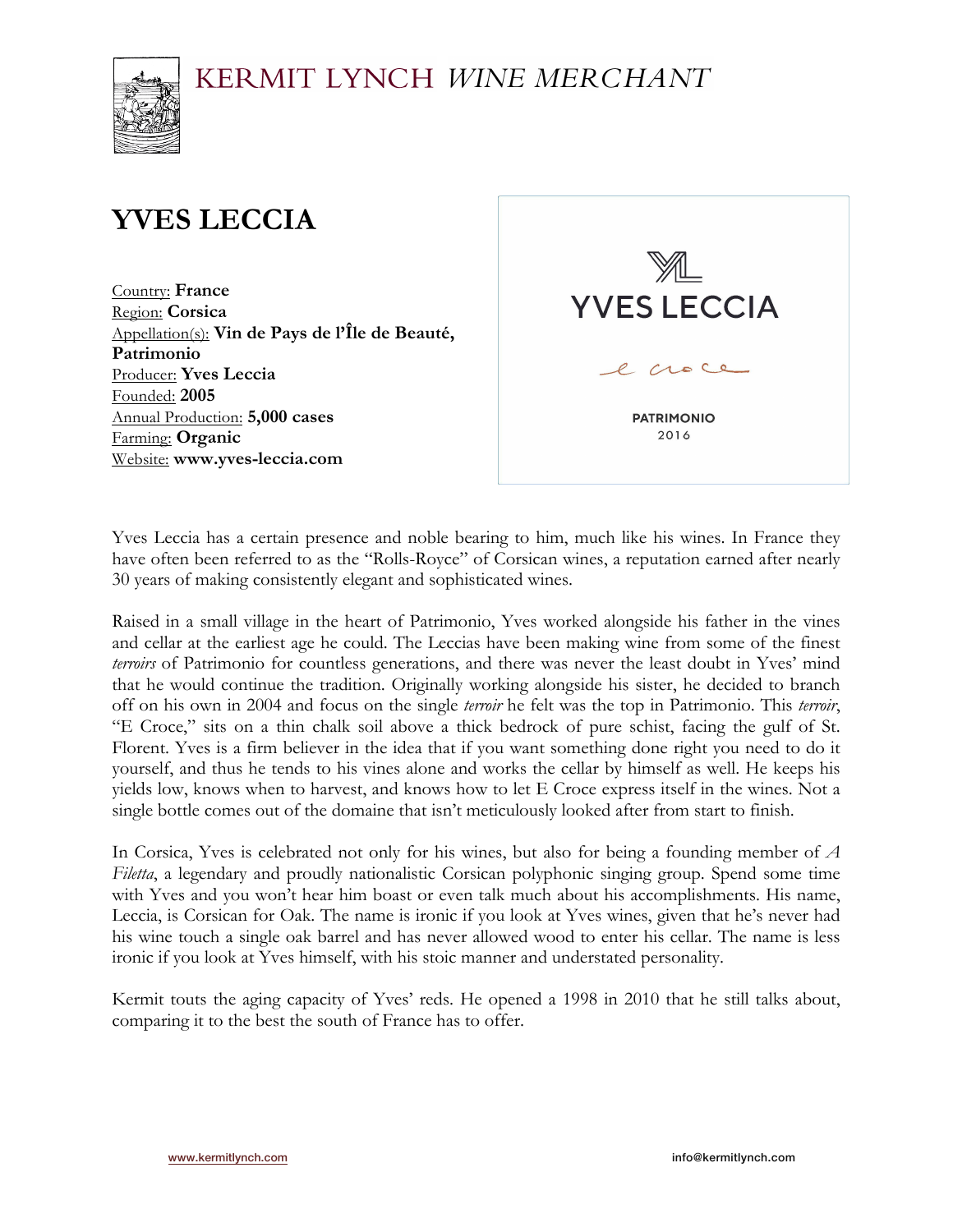

## YVES LECCIA**(continued)**

| Wine                                                                    | Blend <sup>1</sup>                                   | <b>Vine Age</b>                                             | <b>Soil Type</b>           | <b>Vineyard</b><br>Area*              |
|-------------------------------------------------------------------------|------------------------------------------------------|-------------------------------------------------------------|----------------------------|---------------------------------------|
| I.G.P. Île de Beauté Rosé                                               | 80% Niellucciu<br>20% Sciaccarellu                   | Planted in 2007                                             | Clay, Limestone,<br>Schist | 2.5 ha                                |
| I.G.P. Île de Beauté Blanc                                              | 70 % Vermentinu<br>30% Biancu Gentile                | Planted in 2007                                             | Clay, Limestone,<br>Schist | 4.35 ha                               |
| I.G.P. Île de Beauté Blanc<br><b>Biancu Gentile</b><br>"L'Altru Biancu" | <b>Biancu Gentile</b>                                | Planted in 2011                                             | Schist                     | 1 <sub>ha</sub>                       |
| I.G.P. Île de Beauté<br>"Biancu Marinu"                                 | 60% Muscat Petits<br>Grains,<br>40% Vermentinu       | Muscat planted in<br>2006,<br>Vermentinu<br>planted in 2005 | Clay, Limestone,<br>Schist | 1 ha<br>Muscat,<br>4 ha<br>Vermentinu |
| I.G.P. Île de Beauté Rouge                                              | 80% Grenache<br>20% Niellucciu                       | Planted in 1994                                             | Clay, Limestone,<br>Schist | 7.1 ha                                |
| I.G.P. Île de Beauté Rouge<br>"O Ba!"                                   | $1/3$ Minustellu<br>$1/3$ Niellucciu<br>1/3 Grenache | Planted in 1999                                             | Clay, Limestone,<br>Schist | $7.1$ ha                              |
| Patrimonio Blanc                                                        | Vermentinu                                           | Planted in 1989                                             | Clay, Limestone,<br>Schist | 3 <sub>ha</sub>                       |
| Patrimonio Rosé                                                         | 80% Niellucciu<br>20% Grenache                       | Planted in 1999                                             | Clay, Limestone,<br>Schist | 4.6 ha                                |
| Patrimonio Rouge                                                        | 90% Niellucciu<br>10% Grenache                       | Planted in 1989                                             | Clay, Limestone,<br>Schist | 7.1 ha                                |
| <b>I.G.P Muscat Sec</b><br>"Cuvée C281"                                 | Muscat                                               | Planted in 2005                                             | Schist                     | .5 ha                                 |

<sup>1</sup> Corsican spellings of grape varietals

\* "ha"=hectares; one hectare equals roughly two and a half acres

### **VITICULTURE / VINIFICATION**

- Since 2013, domaine is in a certified organic conversion with Ecocert. Full certification in 2016.
- All grapes are harvested by hand and sorted
- Corsican spellings of grape varietals

#### **White Wines:**

- After grapes are pressed, the must is cold soaked for 24 hours before fermentation begins
- Fermentation occurs in stainless steel *cuves* and lasts 15 to 20 days depending on the vintage
- White wines do not undergo malolactic fermentation
- Wines are aged in temperature controlled stainless steel *cuves* for 6 months